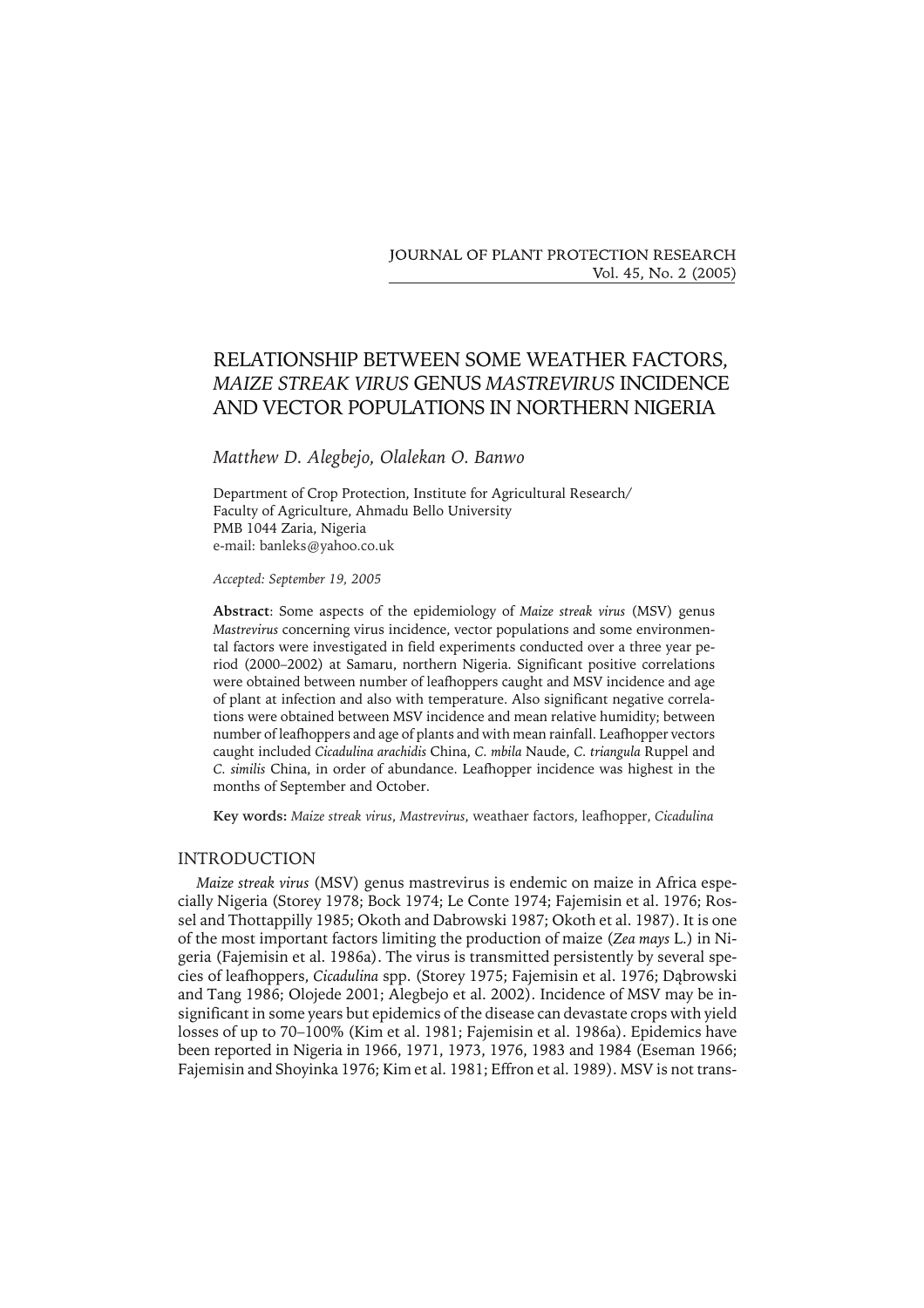mitted mechanically, via pollen or through seed. Therefore, the ecology and epidemiology of the disease depends entirely on the movements of its vector species which feed and reproduce readily in most major cereals and annual grass weeds. This investigation was therefore initiated to determine some aspects of the epidemiology of MSV in northern Nigeria where the disease is known to occur consistently over the years and where 75–100% of maize plants can be infected and hence a hotspot area (Anonymus 1983).

### MATERIALS AND METHODS

The experiment was conducted during the wet season over a three year period 2000–2002 at the Institute for Agricultural Research (IAR), Samaru (latitude 11°11'N, longitude 7°38'E, elevation 686 m) northern Guinea Savanna of Nigeria where natural sources of virus and its vectors are abundant. Two maize cultivars, 1WDSTRCO (streak resistant) and Gusau SI-pool 16 (streak susceptible), obtained from the germplasm of the International Institute of Tropical Agriculture (IITA), Ibadan were used. The experiment was established on 8th, 9th and 12th June 2000, 2001 and 2002 respectively using a split-plot design. Each maize cultivar was allocated to a sub-plot which consisted of five ridges  $6.0 \times 3.0$  m separated by a border zone of 1.0 m, while plots were separated by a border zone of 2.0 m. The main plot was MSV incidence. Two seeds were sown per hole with an intra-row spacing of 25 cm. Seedlings were fertilized at 2 weeks after germination (WAG) with N.P.K. (15:15:15) at the rate of 250kg/ha and with N.P.K. (27:10:10) at 6 WAG at the same rate. The field was hoe-weeded four times at 3, 6, 9 and 12 WAG. Leafhopper vectors of MSV were caught with a sweep net at weekly intervals in each sub-plot (five sweeps were made per sub-plot) starting from 1 WAG till the end of the experiment (October). MSV-infected plants were monitored weekly starting from 1 WAG till the end of the trial. Leafhopper catches and observations on MSV incidence were made on the same day. Leafhoppers caught in each subplot were counted seperately. Weather factors were obtained from the agroclimatological unit of the Institute and related to the incidence of the virus and leaf hoppers. The weight of grains harvested from each sub-plot was recorded and related to annual incidence of MSV. MSV was identified by ELISA tests (Pinner and Markham 1990). Data were analysed using the analysis of variance after which the standard error of difference (SED) was used to separate means that differed at 5 percent level of significance. Yearly differences in average of leafhoppers caught, MSV-infected plants/sub-plot and climatic factors during the observation period, were determined by the standard error of difference. The species of *Cicadulina* caught on yearly basis were also analysed. Correlation analysis was also determined for weather factors and number of leafhoppers caught per week, incidence of MSV per week and age of plants (in weeks).

#### RESULTS AND DISCUSSION

The test virus was positively identified as MSV using ELISA test. Infected plants were characterised by broken but almost continuous, narrow chlorotic streaks centred on secondary and tertiary leaf veins and distributed uniformly over the leaf sur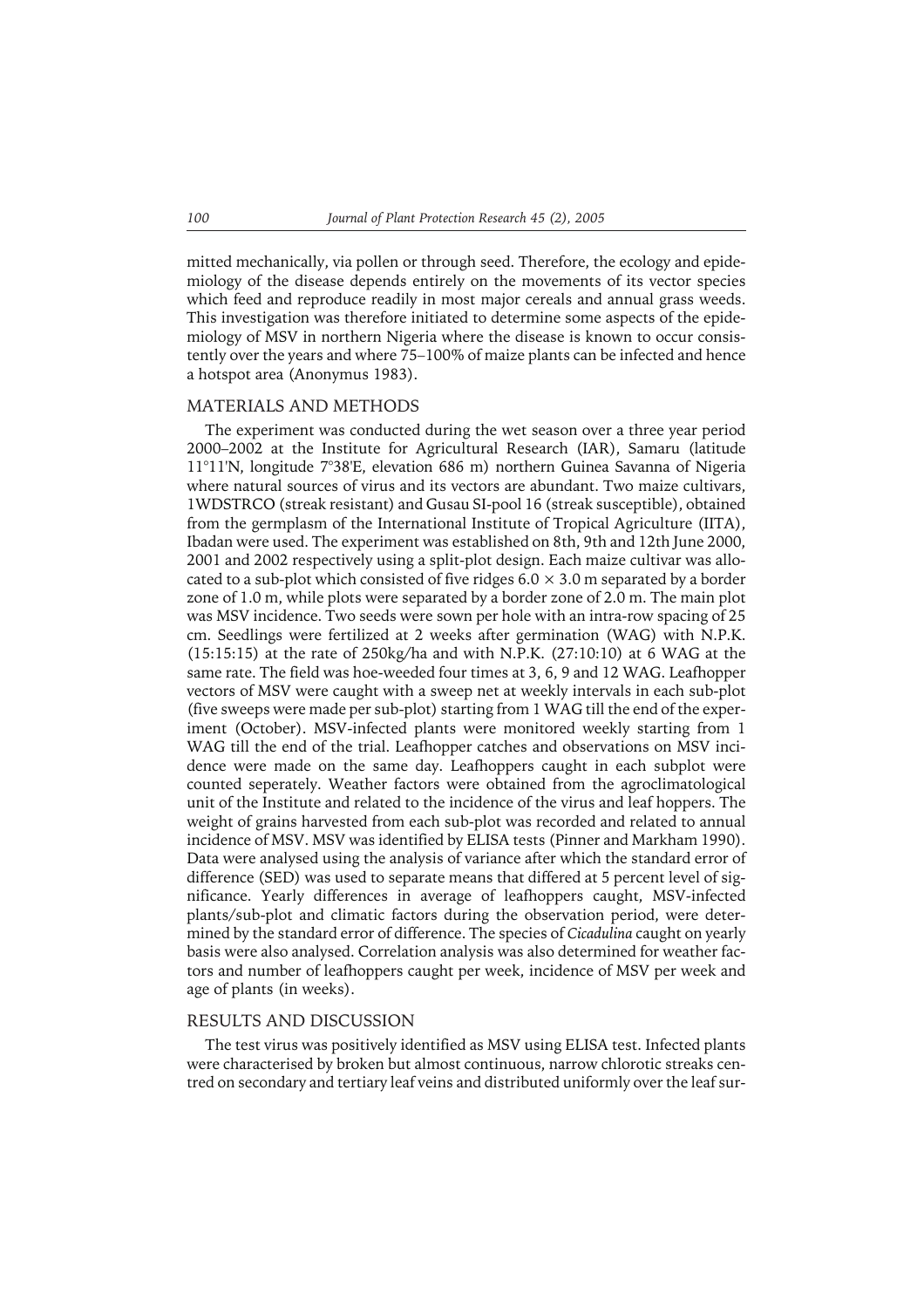face. The parallel chlorotic streaks were partially to almost completely fuse, leaving irregular green lines or island centred between veinlets. The green stripes varied from a few millimeters to several centimeters in length and from 0.5 to 1 mm. Symptoms began 2–3 WAG and in severe cases very small cobs were produced.

There was a significant positive correlation between the following factors: number of leafhoppers caught per week and incidence of MSV (Tables 1–3); number of leafhoppers caught and mean temperature; number of leafhoppers caught and sunshine hours; MSV incidence and age of plants; MSV incidence and mean temperature (Tables 1–3). However, a significant negative correlation was observed between number of leafhoppers caught and age of plants; number of leafhoppers caught and mean rainfall; MSV incidence and mean rainfall; MSV incidence and mean relative humidity (Tables 1–3).

Generally, periods and years of high rainfall coincided with periods and years of low leafhopper incidence (Table 4). Years of high incidence of leafhopper vectors coincided with years of high MSV incidence and vice versa (Table 4). The streak resistant cultivar 1WD STR CO, was less susceptible to MSV than the streak suscep-

Table 1. Correlation coefficients of the effect of climatic factors and leafhopper population on the incidence of *Maize streak virus* (MSV) at Samaru in the 2000 rainy season

|                                                | Correlation coefficients |         |             |         |         |         |         |  |  |
|------------------------------------------------|--------------------------|---------|-------------|---------|---------|---------|---------|--|--|
| Variables                                      | Vi                       | V,      | $V_{\rm g}$ | V,      |         | V,      |         |  |  |
| $V_i$ =lncidence of MSV                        | $+1.00$                  |         |             |         |         |         |         |  |  |
| $V =$ Number of leafhoppers caught<br>per week | $+0.70$                  | $+1.00$ |             |         |         |         |         |  |  |
| $Va=$ Age of plants (in weeks)                 | $-0.65$                  | $+0-61$ | $+1.00$     |         |         |         |         |  |  |
| $V = Mean$ temperature (°C)                    | $+0.70$                  | $+0.80$ | $+0.75$     | $+1.00$ |         |         |         |  |  |
| $Vs$ =Mean sunshine hours                      | $+0.58$                  | $-0.62$ | $+0.70$     | $+0.63$ | $+1.00$ |         |         |  |  |
| $V_{e}$ =Mean rainfall (mm)                    | $-0.65$                  | $-0.70$ | $-0.50$     | $-0.42$ | $-0.43$ | $+1.00$ |         |  |  |
| $V =$ Mean relative humidity (%)               | $-0.63$                  | $-0.69$ | $-0.49$     | $-0.43$ | $-0.80$ | $+0.81$ | $+1.00$ |  |  |

Correlation coefficient at  $p = 0.05 = 0.53$ 

Table 2. Correlation coefficients of the effect of climatic factors and leafhopper population on the incidence of *Maize streak virus* (MSV) at Samaru in the 2001 rainy season

|                                               | Correlation coefficients* |         |         |         |         |         |         |  |  |
|-----------------------------------------------|---------------------------|---------|---------|---------|---------|---------|---------|--|--|
| Variables                                     | V.                        | V,      | V,      | V,      | V,      | V,      |         |  |  |
| $V =$ Incidence of MSV                        | $+1.00$                   |         |         |         |         |         |         |  |  |
| $V =$ Number of leafhop per<br>caughtper week | $+0.72$                   | $+1.00$ |         |         |         |         |         |  |  |
| $Va=Age of plants (in weeks)$                 | $-0.63$                   | $+0.68$ | $+1.00$ |         |         |         |         |  |  |
| $V =$ Mean temperature (°C)                   | $+0.78$                   | $+0.85$ | $+0.79$ | $+1.00$ |         |         |         |  |  |
| $V_s$ =Mean sunshine hours                    | $+0.61$                   | $-0.67$ | $+0.75$ | $+0.68$ | $+1.00$ |         |         |  |  |
| $V_e$ =Mean rainfall (mm)                     | $-0.67$                   | $-0.74$ | $-0.53$ | $-0.47$ | $-0.45$ | $+1.00$ |         |  |  |
| $V =$ Mean relative humidity (%)              | $-0.65$                   | $-0.72$ | $-0.51$ | $-0.46$ | $-0.83$ | $+0.85$ | $+1.00$ |  |  |

Correlation coefficient at  $p = 0.05 = 0.56$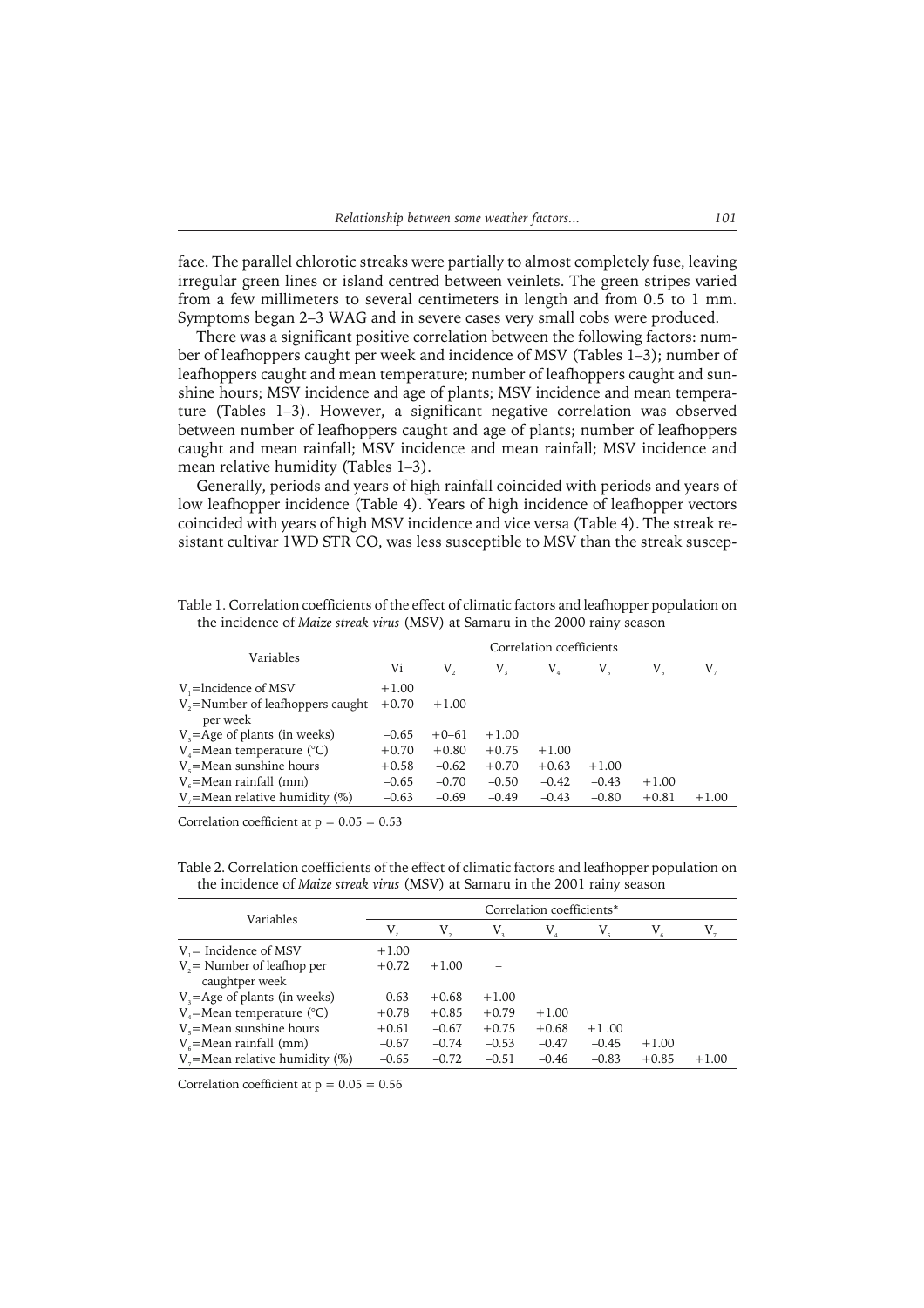Table 3. Correlation coefficients of the effect of climatic factors and leafhopper population on the incidence of MSV at Samaru in the 2002 rainy season

|                                         | Correlation coefficients |         |             |         |             |         |         |  |  |
|-----------------------------------------|--------------------------|---------|-------------|---------|-------------|---------|---------|--|--|
| Variables                               | V.                       | V,      | $V_{\rm a}$ | $V_{4}$ | $V_{\rm s}$ | $V_{6}$ |         |  |  |
| $V =$ Incidence of MSV per week         | $+1.00$                  |         |             |         |             |         |         |  |  |
| $V_{\nu}$ =Number of leafhop per caught | $+0.72$                  | $+1.00$ |             |         |             |         |         |  |  |
| $V = Age$ of plants (in weeks)          | $-0.67$                  | $+0.63$ | $+1.00$     |         |             |         |         |  |  |
| $V_4$ =Mean temperature (°C)            | $+0.73$                  | $+0.82$ | $+0.76$     | $+1.00$ |             |         |         |  |  |
| $Vs$ =Mean sunshine hours               | $+0.60$                  | $-0.60$ | $+0.71$     | $+0.62$ | $+1.00$     |         |         |  |  |
| $V_e$ =Mean rainfall (mm)               | $-0.66$                  | $-0.71$ | $-0.55$     | $-0.45$ | $-0.46$     | $+1.00$ |         |  |  |
| $V =$ Mean relative humidity (%)        | $-0.60$                  | $-0.67$ | $-0.48$     | $-0.40$ | $* -0.82$   | $+0.80$ | $+1.00$ |  |  |

Correlation coefficient at  $p = 0.05 = 0.55$ 

tible Gusau 91-Pool 16 (Table 4). Streak incidence was highest in 2001, followed in descending order by 2000 and 2002.

The leafhopper vectors caught included *Cicadulina arachidis* Chida, C. *mbila* Naude, *C. triangula* Ruppel and *C. similis* China, in order of abundance (Table 5). This trend was maintained during the three years of the investigation (Table 5). Leafhopper incidence was highest in the months of September and October of each year. The investigation on the epidemiology of MSV in northern Nigeria, indicate a strong relationship between MSV, prevailing or environmental temperature, sunshine hours, age of plants and number of leafhoppers caught. The most likely explanation for this relationship would appear to be the effect of these factors on the development and movement of leafhopper population and the growth of alternate hosts of the virus (Ekukole 1985; Dąbrowski et al. 1991; Olojede 1989, 2001). This is in line with the observations of Fajemisin et al. (1986b) who reported that MSV incidence is closely associated with vector population dynamics which in turn, is influenced by rainfall, temperature and availability of alternate hosts. *Cicadulina*

Table 4. Relationship between the incidence of MSV at Samaru and variation in the weather (2000–2002)

| Year                             | Average of<br>Leafhoppers<br>caught/plot IWSTRCO | Percentage of MSV-infected plants per plot |                            |                                     |                  |                              | Climatic factors during<br>the observation period<br>(June-October) |              |                                        |
|----------------------------------|--------------------------------------------------|--------------------------------------------|----------------------------|-------------------------------------|------------------|------------------------------|---------------------------------------------------------------------|--------------|----------------------------------------|
|                                  |                                                  | $(SR)^*$                                   | Wt. of<br>grains<br>(t/ha) | Gusau<br>SI-Pool<br>16<br>$(SS)$ ** | grains<br>(t/ha) | Wt.of Average<br>temp<br>(C) | Mean<br>Sunshine Rainfall<br>(hrs)                                  | Mean<br>(mm) | Mean<br>Relative<br>humidity<br>$(\%)$ |
| 2000                             | 94.31                                            | 9.24                                       | 6.92                       | 54.50                               | 6.73             | 24.02                        | 6.50                                                                | 68.12        | 71.21                                  |
| 2001                             | 100.20                                           | 12.03                                      | 641                        | 65.70                               | 5.89             | 27.06                        | 7.60                                                                | 64.20        | 40.02                                  |
| 2002                             | 90.1                                             | 7.10                                       | 7.40                       | 50.01                               | 6.90             | 23.21                        | 6.20                                                                | 72.09        | 73.30                                  |
| S.E.D. $(p=0.05)$                | 9.02                                             | 2.60                                       | 0.13                       | 5.60                                | 0.12             | 3.72                         | 2.01                                                                | 6.01         | 3.01                                   |
| Between years                    |                                                  |                                            |                            |                                     |                  |                              |                                                                     |              |                                        |
| S.E.D. $(p=0.05)$<br>within year | 7.12                                             | 2.16                                       | 0.12                       | 3.91                                | 0.10             | 2.04                         | 1.67                                                                | 4.15         | 2.03                                   |

 $(SR)^*$  = Streak resistant

(SS)\*\*= Streak susceptible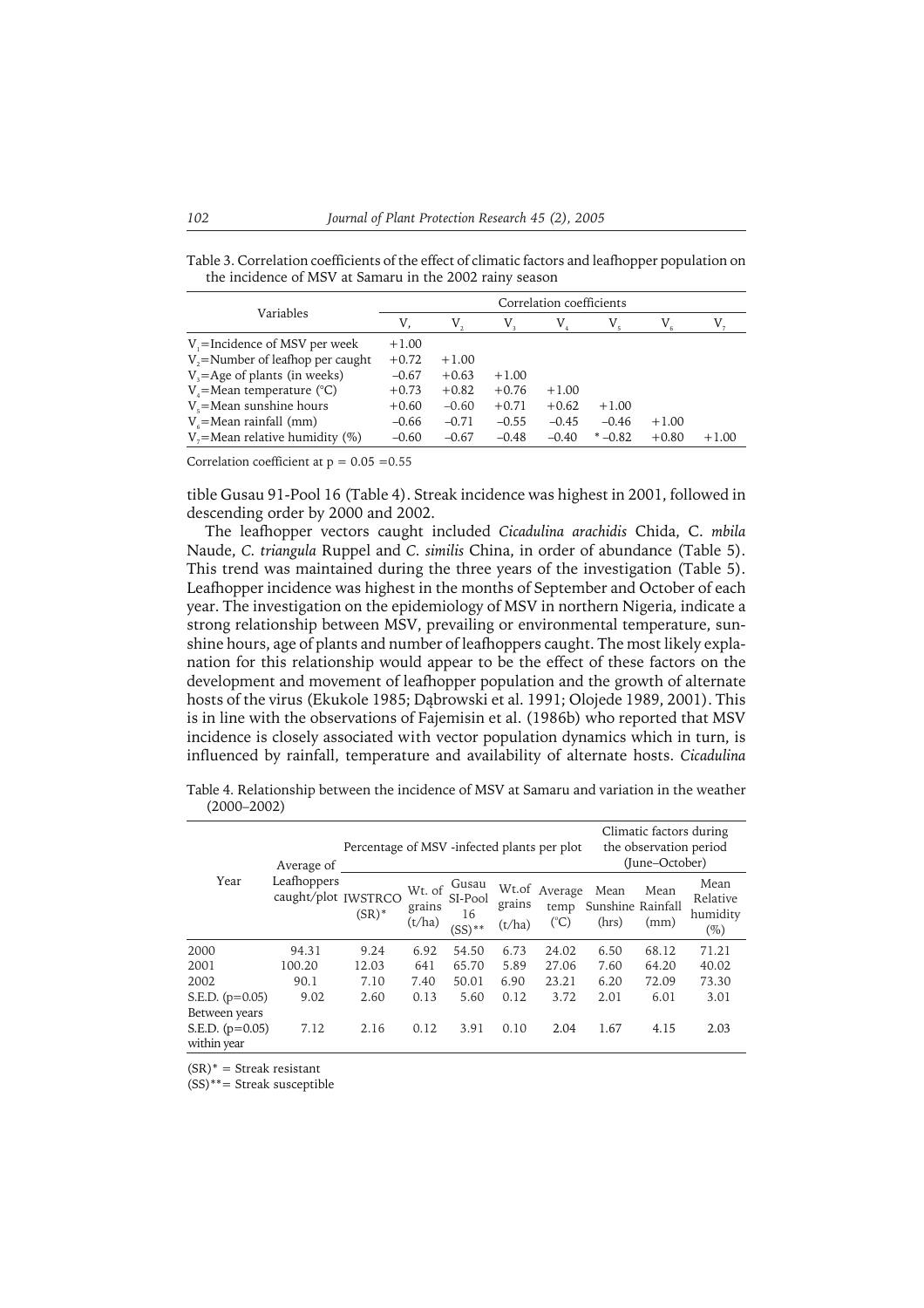Species Number of insects caught per year 2000 2001 2002 No % *Cicadulina mbila* Naude 31.98 31.12 32.29 *Cicadulina similis* China 12.34 12.83 *Cicadulina arachidis* China 37.771 37.34 38.42 *Cicadulina triangula* Ruppel 17.90 18.73 17.48 Total 100 % 100 % 100 % 100 % 100 % 100 % 100 % 100 % 100 % 100 % 100 % 100 % 100 % 100 % 100 % 100 % 100 % 100 % 100 % 100 % 100 % 100 % 100 % 100 % 100 % 100 % 100 % 100 % 100 % 100 % 100 % 100 % 100 % 100 % 100 % 100 %

Table 5. Incidence of *Cicadulina* species per plot at Samaru between 2000 and 2002

spp. populations increased with the rains reaching its highest in September and October when MSV spread was fastest (Ekukole 1985; Bosque-Perez et al. 1990; Dąbrowski et al. 1991).

Heavy and consistent rains of the 2000 and 2002 growing seasonmight have washed off some of the leaf hoppers from the maize and kept down the population before damage was done. Hence the incidence of MSV in those years were fairly low. In 2001, the rains were early but intermittent, hence there was massive build up, early dispersal and survival of the leafhoppers resulting in high incidence of MSV. The susceptible maize cultivar Gusau Si-Pool 16 had a higher incidence of MSV disease compared with the resistant cultivar 1WD STRCO. The vector with the highest population in maize field was *C. arachidis* and this conforms with earlier findings of Dąbrowski (1987), Okoth and Dąbrowski (1987) and Olojede (1989). The results obtained in the three year study was consistent probably because the trial was located in an environment of high population of leafhopper vectors, and alternate hosts *(Axonopus* sp., *Brachiaria* sp., *Dactyloctenum* sp., *Setaria* etc.) of the virus (Ekukole 1985; Okoth and Dąbrowski 1987; Olojede 1989; Alegbejo et al. 2002). Several of these grass species elicited MSV symptoms as earlier reported by Olojede (2001).

The study indicate that the epidemiology of MSV is fairly complex, involving different leafhopper vectors influenced by climatic factors. It is therefore necessary to combine many control measures into an integrated pest management package for effective control of the disease.

### ACKNOWLEDGEMENT

Thanks to Dr. J. Hughes of the International Institute of Tropical Agriculture (IITA), Ibadan for supplying the monoclonal antibodies for the ELISA tests and to Mr. M. Chori for leafhopper identification. I appreciate the technical assistance rendered by Messrs. I.F. Wayo, S. Usman and Z. Abdulmalik.

#### **REFERENCES**

- Alegbejo M.D., S.O. Olojede B.D. Kashina, M.E Abo. 2002. Maize streak mastrevirus in Africa: Distribution, transmission, epidemiology, economic significance and management strategies. J. Sust. Agric., 19(4): 35–45.
- Anonymus 1983. International Institute of Tropical Agriculture (IITA) Research Highlights, Ibadan, Nigeria.

Bock K.R. 1974. Maize streak virus. CMI/AAB Description of plant viruses. No. 113, 4 pp.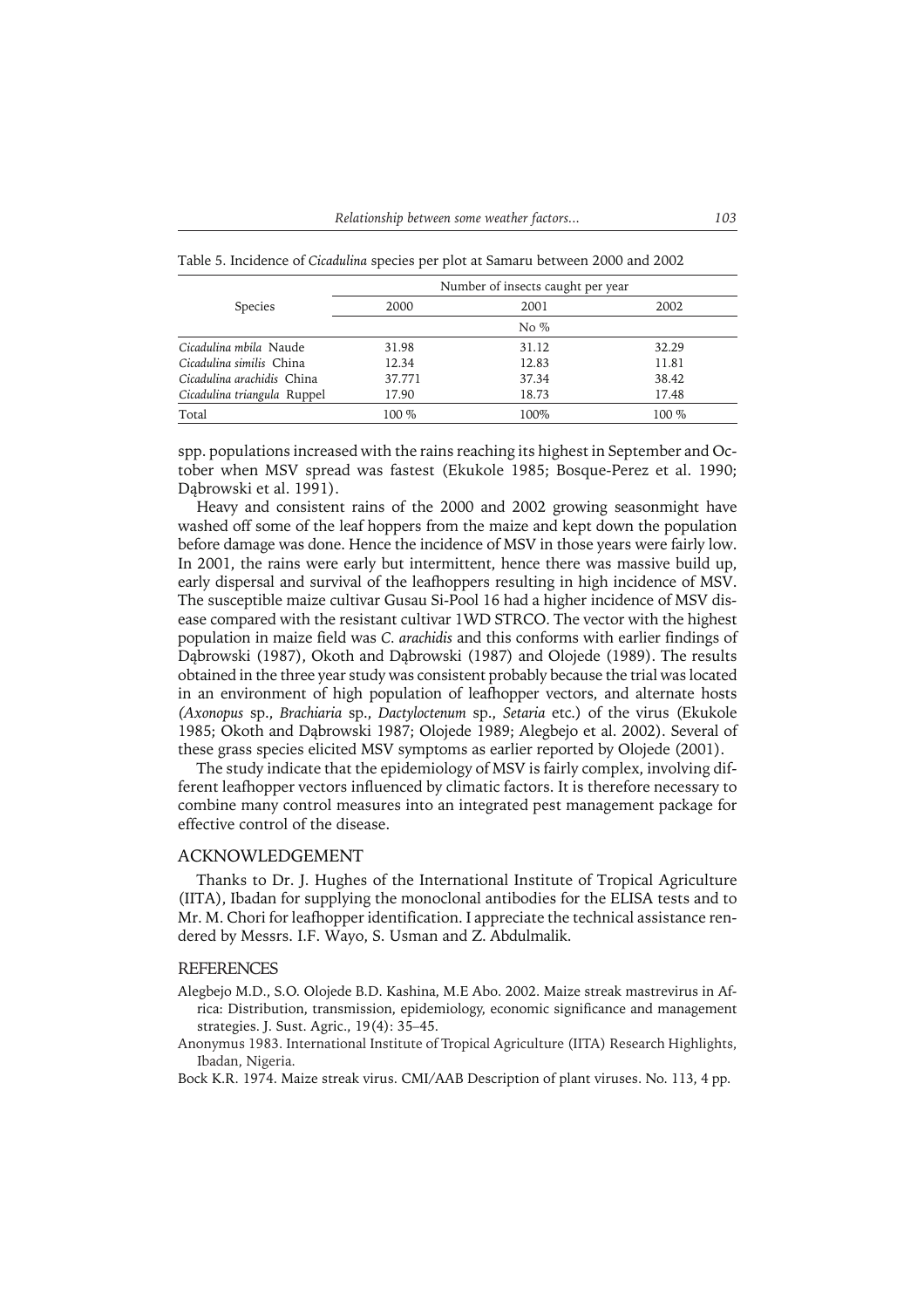- Bosque-Perez N.A., T. Mesfin I.W. Buddenhagen Olojede, S.O. 1990. Incidence of maize streak virus and its vectors in different ecological zones in Nigeria (Abstract). 7th International Auchenorryncha Congress and 3rd International Workshop on Leafhoppers and Ranthoppers of Economic Importance. 13–17 August 1990. Wooster, Ohio, USA.
- Dąbrowski Z.T., Tang C.Y. 1986. Yield loss estimates of maize streak virus disease. Paper presented at Nation-wide conference on maize, March, 1986. University of Ife, lle-lfe, Nigeria: 17–21.
- Dąbrowski Z.T. 1987. Comparative studies of *Cicadulina* leafhoppers in West Africa. Proc. 2nd Int. Workshop on leafhoppers and Planthoppers of Economic Importance, held Provo, Utah, USA 28th July–!st August. 1986. (M.R. Wilson, L.R. Nault, eds.). CIE, London: 35–39.
- Dąbrowski Z.T., Nwilene F. Kumar R.1991 First regular observation on leafhoppers, *Cicadulina* spp., vectors of maize streak virus (MSV) in southeastern Nigeria. Insect Sci. Applic., 12(1/2/3): 249–261.
- Effron Y., Kim S.K., Fajemisin J.M., Marek J.H., Tang C.Y., Dąbrowski Z.T., Rossel H.W., Thottappilly G.. 1989. Breeding for resistance to maize streak virus: A multi-disciplinary team approach. PI. Breeding 103:1–36.
- Ekukole G. 1985. Studies on the maize streak virus and its vectors. M.Sc. Thesis, Ahmadu Bello University, Zaria, Nigeria, 99 pp.
- Eseman U. 1966. Observations on the maize streak disease in Western Nigeria. Nigerian Agric. J., 3: 38–41.
- Fajemisin J.M., Shoyinka S.A. 1976. Maize streak and other maize virus diseases in West Africa. Proc. Intern. Maize Virus diseases Colloquium and Workshop 16–19 August 1976. (L.E. Williams, D.T. Gordon, L.R. Nault, eds.). Ohio, USA.
- Fajemisin J.M., Cook G.E, Okusanya F., Shoyinka S.A. 1976. Maize streak virus epiphytoticin Nigeria. PI. Dis Reptr., 60: 443–467.
- Fajemisin J.M., Bjarnasaon M., Effron Y., Kim S.K., Dąbrowski Z.T., Tang C.Y. 1986a. Yield loss estimates of maize streak virus disease. Paper presented at the nationwide conference on Maize, March, 1986. University of Ife, Nigeria: 17–21.
- Fajemisin J.M., Dabrowski Z.T, Effron Y., Kim S.K. 1986b. Weather factors associated with recurring maize streak epidemics. Proc. seminar on Agrometereology and Crop Protection in the Lowland, Humid and Sub-Humid Tropics. Cotonou, Benin: 267–276.
- Kim S.K., Effron Y., Singh J., Buddenhagen I.W, Asnai V.L, Rossel H.W, Bjarnasaon M., Thottappilly G. 1981. Recent progress on maize streak resistance breeding program at IITA. Paper presented at the 3rd OAU/STRC workshop on maize and cowpea held at IITA, Ibadan, Nigeria, Feb. 23–27, 1981.
- Le Conte J. 1974. Notes et Actualities La vivose du mais Au Dahomey. L $^1$  Agronomic Tropicale 8: 831–832.
- Okoth V.A.O., Dąbrowski Z.T. 1987. Population density, species composition and infectivity with maize streak virus (MSV) of *Cicadulina* spp. leafhoppers in some ecological zones of Nigeria. Acta Ecologica 8 (3): 191–200.
- Okoth V.A.O., Dąbrowski Z.T, Thottappilly G., van Emden H.F. 1987. Comparative analysis of some parameters affecting maize streak virus (MSV) transmission of various *Cicadulina* spp. populations. Insect Sci. Appli., 8 (3): 295–300.
- Olojede S.O. 1989. Transmission and population studies on maize streak virus vectors: *Cicadulina* spp. (Homoptera:Cicadellidae). M.Sc Thesis, Ahmadu Bello University, Zaria, Nigeria, 77 pp.